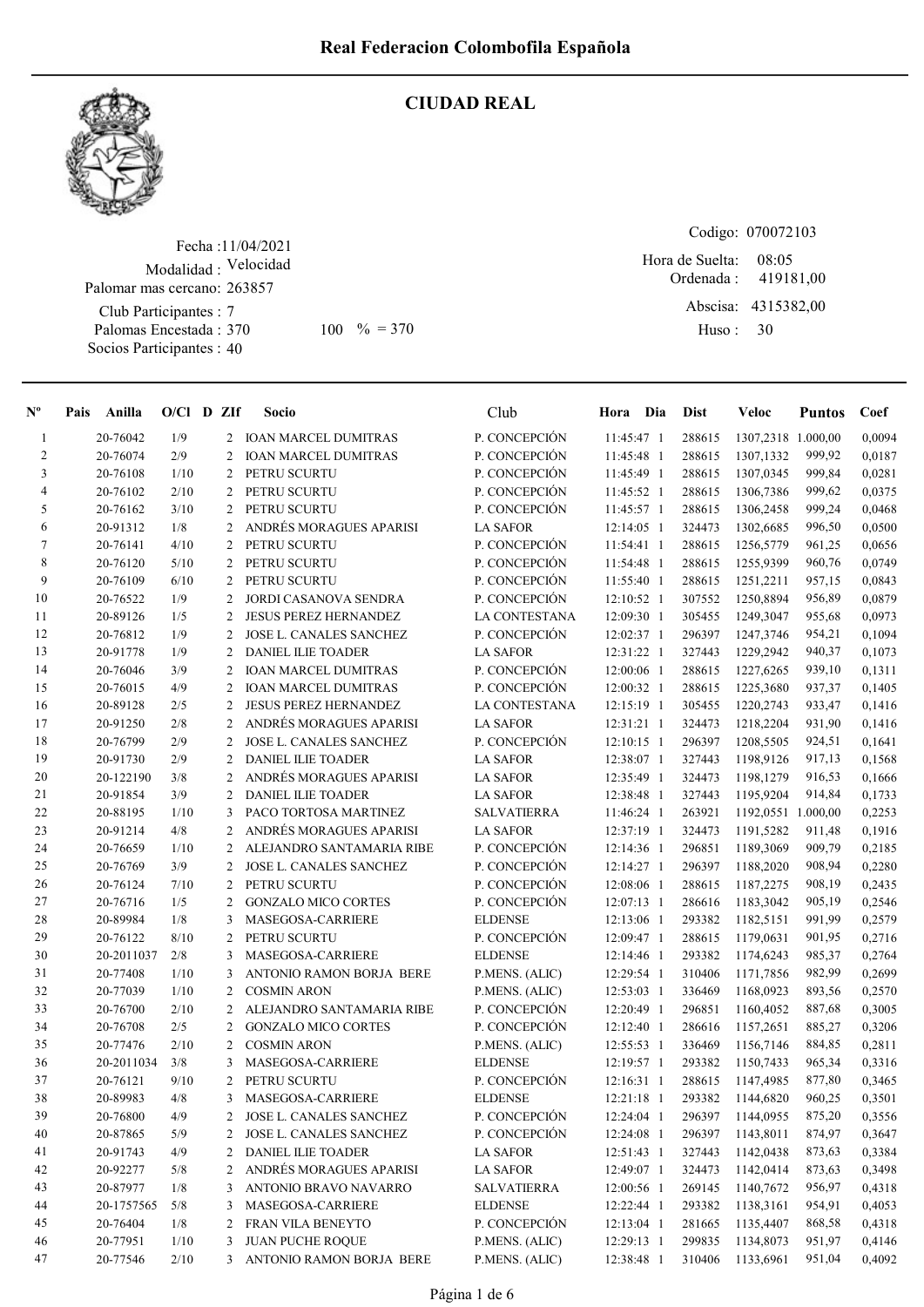| $\mathbf{N}^{\mathbf{o}}$ | Pais<br>Anilla       | $O/C1$ D ZIf |                | Socio                                              | Club                           | Hora                     | Dia        | <b>Dist</b>      | Veloc                  | <b>Puntos</b>    | Coef             |
|---------------------------|----------------------|--------------|----------------|----------------------------------------------------|--------------------------------|--------------------------|------------|------------------|------------------------|------------------|------------------|
| 48                        | 20-91231             | 6/8          |                | 2 ANDRÉS MORAGUES APARISI                          | <b>LA SAFOR</b>                | 12:51:29 1               |            | 324473           | 1132,6069              | 866,41           | 0,3998           |
| 49                        | 20-89020             | 1/9          | 2              | FRANCISCO MARSET FERRANDI                          | <b>LA CONTESTANA</b>           | 12:33:47 1               |            | 304149           | 1131,5769              | 865,62           | 0,4354           |
| 50                        | 20-88180             | 2/10         | 3              | PACO TORTOSA MARTINEZ                              | <b>SALVATIERRA</b>             | 11:58:23 1               |            | 263921           | 1130,8477              | 948,65           | 0,5120           |
| 51                        | 20-76819             | 6/9          | 2              | JOSE L. CANALES SANCHEZ                            | P. CONCEPCIÓN                  | 12:27:45 1               |            | 296397           | 1128,0571              | 862,93           | 0,4650           |
| 52                        | 20-91855             | 5/9          | 2              | <b>DANIEL ILIE TOADER</b>                          | <b>LA SAFOR</b>                | 12:55:28 1               |            | 327443           | 1127,2997              | 862,35           | 0,4292           |
| 53                        | 20-82961             | 1/10         | 1              | BAILEN CAÑIZARES, MANUEL                           | M. ORCELITANA                  | 12:25:57 1               |            | 293512           | 1124,7825 1.000,00     |                  | 0,4880           |
| 54                        | 20-76639             | 3/10         | 2              | ALEJANDRO SANTAMARIA RIBE                          | P. CONCEPCIÓN                  | 12:29:00 1               |            | 296851           | 1124,4356              | 860,16           | 0,4916           |
| 55                        | 20-88112             | 1/10         | 3              | TÁNDEM TORTOSA-DIOP                                | <b>SALVATIERRA</b>             | 11:59:52 1               |            | 263857           | 1123,4332              | 942,43           | 0,5634           |
| 56                        | 20-76713             | 3/5          | 2              | <b>GONZALO MICO CORTES</b>                         | P. CONCEPCIÓN                  | 12:20:41 1               |            | 286616           | 1120,9804              | 857,52           | 0,5281           |
| 57                        | 20-77384             | 3/10         | 2              | <b>COSMIN ARON</b>                                 | P.MENS. (ALIC)                 | 13:05:32 1               |            | 336469           | 1119,5730              | 856,44           | 0,4579           |
| 58                        | 20-76480             | $2/8$        | 2              | FRAN VILA BENEYTO                                  | P. CONCEPCIÓN                  | 12:17:28 1               |            | 281665           | 1115,6522              | 853,44           | 0,5565           |
| 59                        | 20-76682             | 4/10         | 2              | ALEJANDRO SANTAMARIA RIBE                          | P. CONCEPCIÓN                  | 12:31:15 1               |            | 296851           | 1114,9333              | 852,89           | 0,5372           |
| 60                        | 20-77066             | 1/10         | 3              | RAUL CASTILLEJOS RUIZ                              | P.MENS. (ALIC)                 | 12:23:44 1               |            | 287427           | 1110,9005              | 931,92           | 0,5642           |
| 61                        | 20-82710             | 1/10         | -1             | <b>ADIL FAKIRI</b>                                 | M. ORCELITANA                  | 12:35:31 1               |            | 299166           | 1105,9060              | 983,21           | 0,5511           |
| 62                        | 20-87976             | 1/5          | 3              | <b>JOSE Mª MIRETE</b>                              | <b>ELDENSE</b>                 | 12:39:54 1               |            | 303797           | 1105,1182              | 927,06           | 0,5516           |
| 63                        | 20-77848             | 1/10         | 3              | <b>ION NITU</b>                                    | P.MENS. (ALIC)                 | 12:33:22 1               |            | 295445           | 1100,9005              | 923,53           | 0,5763           |
| 64                        | 20-88116             | 2/10         | 3              | TÁNDEM TORTOSA-DIOP                                | <b>SALVATIERRA</b>             | 12:04:43 1               |            | 263857           | 1100,7036              | 923,36           | 0,6556           |
| 65                        | 20-89029             | 2/9          | 2              | FRANCISCO MARSET FERRANDI                          | LA CONTESTANA                  | 12:41:24 1               |            | 304149           | 1100,3944              | 841,77           | 0,5776           |
| 66                        | 20-76528             | 2/9          | 2              | JORDI CASANOVA SENDRA                              | P. CONCEPCIÓN                  | 12:44:30 1               |            | 307552           | 1100,3649              | 841,75           | 0,5800           |
| 67                        | 20-88104             | 3/10         | 3              | TÁNDEM TORTOSA-DIOP                                | <b>SALVATIERRA</b>             | 12:04:59 1               |            | 263857           | 1099,4805              | 922,34           | 0,6863           |
| 68                        | 20-76805             | 7/9          | 2              | JOSE L. CANALES SANCHEZ                            | P. CONCEPCIÓN                  | 12:35:36 1               |            | 296397           | 1095,3326              | 837,90           | 0,6201           |
| 69                        | 20-77568             | 3/10         | 3              | ANTONIO RAMON BORJA BERE                           | P.MENS. (ALIC)                 | 12:48:37 1               |            | 310406           | 1094,4561              | 918,12           | 0,6008           |
| 70                        | 20-76127             | 3/8          | 2              | FRAN VILA BENEYTO                                  | P. CONCEPCIÓN                  | 12:22:22 1               |            | 281665           | 1094,4113              | 837,19           | 0,6717           |
| 71                        | 20-89007             | 3/9          | 2              | FRANCISCO MARSET FERRANDI                          | LA CONTESTANA                  | 12:43:07 1               |            | 304149           | 1093,6022              | 836,57           | 0,6309           |
| 72                        | 20-82133             | 1/10         | $\mathbf{1}$   | ROCAMORA ANDREU, ANTONIO                           | M. ORCELITANA                  | 12:37:40 1               |            | 298087           | 1093,2286              | 971,94           | 0,6528           |
| 73                        | 20-91888             | 6/9          | 2              | <b>DANIEL ILIE TOADER</b>                          | <b>LA SAFOR</b>                | 13:04:34 1               |            | 327443           | 1093,0555              | 836,15           | 0,6025           |
| 74                        | 20-77959             | 2/10         | 3              | <b>JUAN PUCHE ROQUE</b>                            | P.MENS. (ALIC)                 | 12:39:33 1               |            | 299835           | 1092,0962              | 916,14           | 0,6670           |
| 75                        | 20-76538             | 3/9          | 2              | JORDI CASANOVA SENDRA                              | P. CONCEPCIÓN                  | 12:46:57 1               |            | 307552           | 1090,8033              | 834,43           | 0,6591           |
| 76<br>77                  | 20-82470<br>20-76062 | 1/8<br>4/5   | -1             | <b>IULIAN DOGARU</b><br><b>GONZALO MICO CORTES</b> | M. ORCELITANA<br>P. CONCEPCIÓN | 12:43:25 1<br>12:29:11 1 |            | 303227<br>286616 | 1089,1122<br>1084,9133 | 968,28<br>829,93 | 0,6774<br>0,7261 |
| 78                        | 20-76049             | 5/9          | 2<br>2         | <b>IOAN MARCEL DUMITRAS</b>                        | P. CONCEPCIÓN                  | 12:31:45 1               |            | 288615           | 1081,9681              | 827,67           | 0,7304           |
| 79                        | 20-77396             | 4/10         | 2              | <b>COSMIN ARON</b>                                 | P.MENS. (ALIC)                 | 13:17:03 1               |            | 336469           | 1078,2535              | 824,83           | 0,6346           |
| 80                        | 20-88134             | 5/10         | 2              | ALEJANDRO SANTAMARIA RIBE                          | P. CONCEPCIÓN                  | 12:40:39 1               |            | 296851           | 1076,9128              | 823,81           | 0,7284           |
| 81                        | 20-77954             | 3/10         | 3              | <b>JUAN PUCHE ROQUE</b>                            | P.MENS. (ALIC)                 | 12:43:43 1               |            | 299835           | 1075,7699              | 902,45           | 0,7301           |
| 82                        | 20-77956             | 4/10         | 3              | JUAN PUCHE ROQUE                                   | P.MENS. (ALIC)                 | 12:43:45 1               |            | 299835           | 1075,6413              | 902,34           | 0,7391           |
| 83                        | 20-76048             | 6/9          | 2              | <b>IOAN MARCEL DUMITRAS</b>                        | P. CONCEPCIÓN                  | 12:33:29 1               |            | 288615           | 1074,9829              | 822,33           | 0,7772           |
| 84                        | 20-76020             | 7/9          | 2              | <b>IOAN MARCEL DUMITRAS</b>                        | P. CONCEPCIÓN                  | 12:33:30 1               |            | 288615           | 1074,9162              | 822,28           | 0,7866           |
| 85                        | 20-82702             | 2/10         | -1             | <b>ADIL FAKIRI</b>                                 | M. ORCELITANA                  |                          | 12:43:40 1 |                  | 299166 1073,5622       | 954,46           | 0,7679           |
| 86                        | 20-89239             | 1/10         |                | 2 RUBEN SOLER ALBERO                               | P. CONCEPCIÓN                  | 12:39:15 1               |            | 294279           | 1073,0319              | 820,84           | 0,7898           |
| 87                        | 20-77474             | 5/10         | 2              | <b>COSMIN ARON</b>                                 | P.MENS. (ALIC)                 | 13:19:25 1               |            | 336469           | 1070,1373              | 818,62           | 0,6988           |
| 88                        | 20-76196             | 2/10         |                | 2 RUBEN SOLER ALBERO                               | P. CONCEPCIÓN                  | 12:40:33 1               |            | 294279           | 1067,9695              | 816,97           | 0,8082           |
| 89                        | 20-77950             | 5/10         | 3              | <b>JUAN PUCHE ROQUE</b>                            | P.MENS. (ALIC)                 | 12:45:50 1               |            | 299835           | 1067,6617              | 895,64           | 0,8022           |
| 90                        | 20-76417             | 4/8          |                | 2 FRAN VILA BENEYTO                                | P. CONCEPCIÓN                  | 12:29:26 1               |            | 281665           | 1065,1645              | 814,82           | 0,8636           |
| 91                        | 20-88039             | 4/10         | 3              | TÁNDEM TORTOSA-DIOP                                | <b>SALVATIERRA</b>             | $12:13:11$ 1             |            | 263857           | 1063,1536              | 891,86           | 0,9321           |
| 92                        | 20-82050             | 1/9          | 1              | <b>CAMELIA CRUCITA</b>                             | M. ORCELITANA                  | 12:45:44 1               |            | 298087           | 1061,8155              | 944,01           | 0,8341           |
| 93                        | 20-77566             | 4/10         | 3              | ANTONIO RAMON BORJA BERE                           | P.MENS. (ALIC)                 | 12:57:27 1               |            | 310406           | 1061,3985              | 890,39           | 0,8098           |
| 94                        | 20-76784             | 8/9          | 2              | JOSE L. CANALES SANCHEZ                            | P. CONCEPCIÓN                  | 12:44:18 1               |            | 296397           | 1061,2137              | 811,80           | 0,8571           |
| 95                        | 20-89527             | 1/8          | 3              | <b>EMILIO GARCIA SEGURA</b>                        | <b>ELDENSE</b>                 | 12:25:47 1               |            | 276702           | 1061,0417              | 890,09           | 0,9279           |
| 96                        | 20-76635             | 6/10         | 2              | ALEJANDRO SANTAMARIA RIBE                          | P. CONCEPCIÓN                  | 12:44:54 1               |            | 296851           | 1060,5609              | 811,30           | 0,8740           |
| 97                        | 20-76671             | 7/10         | 2              | ALEJANDRO SANTAMARIA RIBE                          | P. CONCEPCIÓN                  | 12:45:01 1               |            | 296851           | 1060,1190              | 810,96           | 0,8831           |
| 98                        | 20-88023             | 3/10         | 3              | PACO TORTOSA MARTINEZ                              | <b>SALVATIERRA</b>             | 12:14:46 1               |            | 263921           | 1056,6702              | 886,42           | 1,0036           |
| 99                        | 20-88027             | 4/10         | 3              | PACO TORTOSA MARTINEZ                              | <b>SALVATIERRA</b>             | 12:14:47 1               |            | 263921           | 1056,5997              | 886,36           | 1,0138           |
| 100                       | 20-68795             | 6/10         | 3              | <b>JUAN PUCHE ROQUE</b>                            | P.MENS. (ALIC)                 | 12:48:57 1               |            | 299835           | 1055,9429              | 885,81           | 0,9014           |
| 101                       | 20-76524             | 4/9          | 2              | JORDI CASANOVA SENDRA                              | P. CONCEPCIÓN                  | 12:56:19 1               |            | 307552           | 1055,7309              | 807,60           | 0,8876           |
| 102                       | 20-77548             | 5/10         | 3              | ANTONIO RAMON BORJA BERE                           | P.MENS. (ALIC)                 | 12:59:39 1               |            | 310406           | 1053,4736              | 883,74           | 0,8881           |
| 103                       | 20-89221             | 3/5          | 2              | <b>JESUS PEREZ HERNANDEZ</b>                       | LA CONTESTANA                  | 12:55:02 1               |            | 305455           | 1053,1720              | 805,65           | 0,9114           |
| 104                       | 20-77469             | 6/10         | 2              | <b>COSMIN ARON</b>                                 | P.MENS. (ALIC)                 | 13:24:37 1               |            | 336469           | 1052,7267              | 805,31           | 0,8354           |
| 105                       | 20-186906            | 5/10         | 3              | TÁNDEM TORTOSA-DIOP                                | <b>SALVATIERRA</b>             | 12:15:55 1               |            | 263857           | 1051,5722              | 882,15           | 1,0755           |
| 106                       | 20-76043             | 8/9          | 2              | <b>IOAN MARCEL DUMITRAS</b>                        | P. CONCEPCIÓN                  | 12:39:31 1               |            | 288615           | 1051,3569              | 804,26           | 0,9926           |
| 107                       | 20-77947             | 7/10         | 3              | <b>JUAN PUCHE ROQUE</b>                            | P.MENS. (ALIC)                 | 12:50:26 1               |            | 299835           | 1050,4554              | 881,21           | 0,9645           |
| 108                       | 20-76408             | 5/8          | $\overline{2}$ | FRAN VILA BENEYTO                                  | P. CONCEPCIÓN                  | 12:33:13 1               |            | 281665           | 1050,1398              | 803,33           | 1,0363           |
| 109                       | 20-82997             | 2/10         | 1              | BAILEN CAÑIZARES, MANUEL                           | M. ORCELITANA                  | 12:44:38 1               |            | 293512           | 1049,6317              | 933,18           | 1,0037           |
| 110                       | 20-76148             | 10/10        | 2              | PETRU SCURTU                                       | P. CONCEPCIÓN                  | 12:40:15 1               |            | 288615           | 1048,5559              | 802,11           | 1,0301           |
| 111                       | 20-89521             | 2/8          | 3              | <b>EMILIO GARCIA SEGURA</b>                        | <b>ELDENSE</b>                 | 12:29:45 1               |            | 276702           | 1045,1445              | 876,75           | 1,0842           |
| 112                       | 20-82887             | 3/10         | 1              | BAILEN CAÑIZARES, MANUEL                           | M. ORCELITANA                  | 12:47:08 1               |            | 293512           | 1040,3308              | 924,91           | 1,0313           |
| 113                       | 20-77013             | 1/9          | 3              | PEDRO ALBALADEJO PERAL                             | P.MENS. (ALIC)                 | 12:45:55 1               |            | 291960           | 1039,3118              | 871,86           | 1,0461           |
| 114                       | 20-77936             | 7/10         |                | 2 COSMIN ARON                                      | P.MENS. (ALIC)                 | 13:28:51 1               |            | 336469           | 1038,9656              | 794,78           | 0,9157           |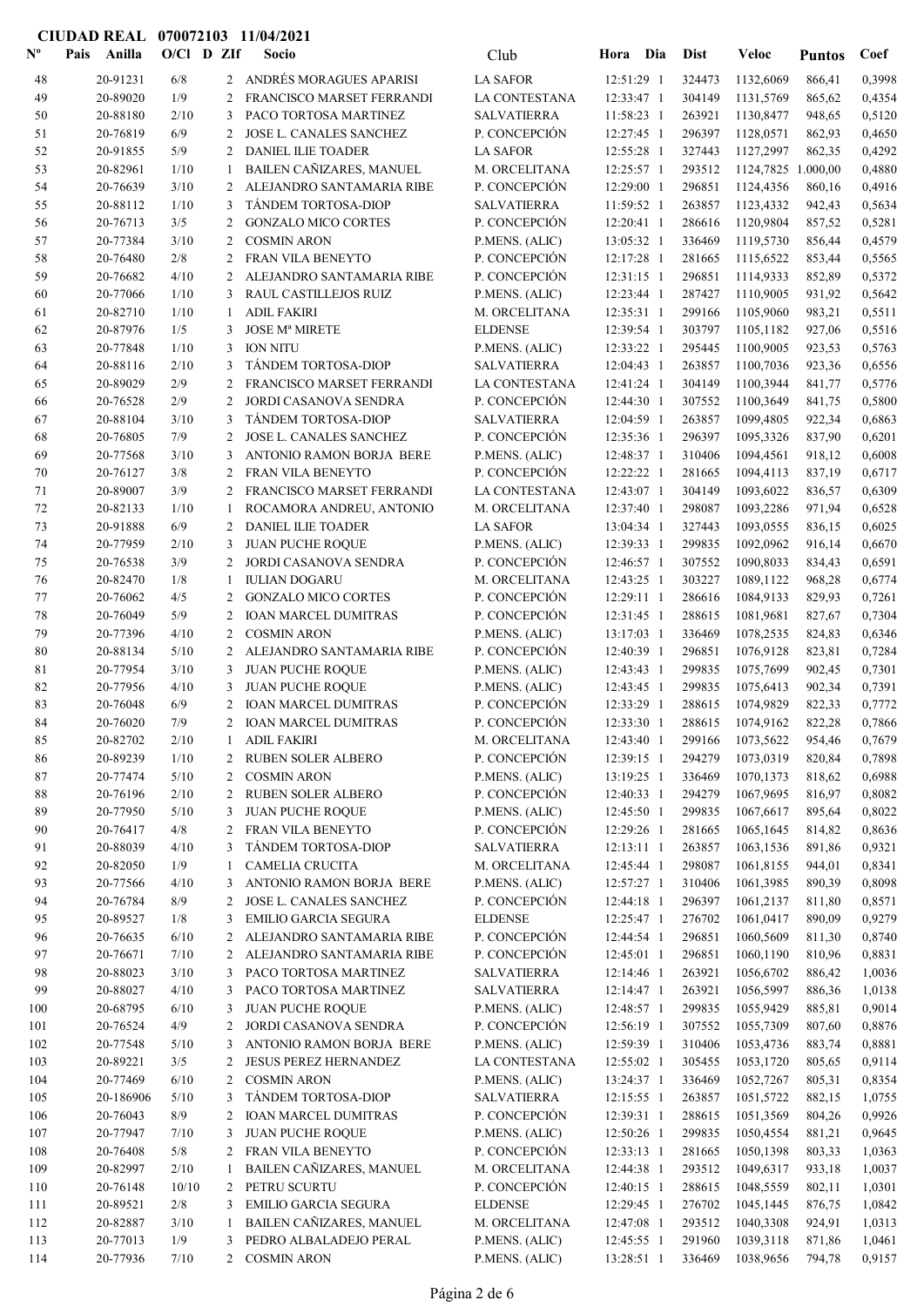| $\mathbf{N}^{\mathbf{o}}$ | Anilla<br>Pais        | $O/Cl$ D ZIf |              |              | Socio                                                     | Club                                 | Hora Dia                 |            | <b>Dist</b>      | Veloc                  | <b>Puntos</b>    | Coef             |
|---------------------------|-----------------------|--------------|--------------|--------------|-----------------------------------------------------------|--------------------------------------|--------------------------|------------|------------------|------------------------|------------------|------------------|
| 115                       | 20-76715              | 5/5          |              |              | 2 GONZALO MICO CORTES                                     | P. CONCEPCIÓN                        | 12:40:54 1               |            | 286616           | 1038,8402              | 794,68           | 1,0844           |
| 116                       | 20-77463              | 2/10         |              | 3            | <b>ION NITU</b>                                           | P.MENS. (ALIC)                       | 12:49:38 1               |            | 295445           | 1037,9845              | 870,75           | 1,0612           |
| 117                       | 20-76200              | 3/10         |              | 2            | RUBEN SOLER ALBERO                                        | P. CONCEPCIÓN                        | 12:48:46 1               |            | 294279           | 1037,0457              | 793,31           | 1,0745           |
| 118                       | 20-88054              | 5/9          |              | 2            | JORDI CASANOVA SENDRA                                     | P. CONCEPCIÓN                        | 13:02:02 1               |            | 307552           | 1035,4124              | 792,06           | 1,0370           |
| 119                       | 20-66520              | 2/8          |              | -1           | <b>IULIAN DOGARU</b>                                      | M. ORCELITANA                        | 12:58:24 1               |            | 303227           | 1033,4935              | 918,83           | 1,0607           |
| 120                       | 20-89021              | 4/9          |              | 2            | FRANCISCO MARSET FERRANDI                                 | LA CONTESTANA                        | 12:59:19 1               |            | 304149           | 1033,4073              | 790,53           | 1,0663           |
| 121                       | 20-77964              | 8/10         |              | 3            | <b>JUAN PUCHE ROQUE</b>                                   | P.MENS. (ALIC)                       | 12:55:33 1               |            | 299835           | 1031,9566              | 865,69           | 1,0907           |
| 122                       | 20-82095              | 2/9          |              | -1           | <b>CAMELIA CRUCITA</b>                                    | M. ORCELITANA                        | 12:53:56 1<br>12:38:25 1 |            | 298087           | 1031,6809              | 917,22           | 1,1062           |
| 123<br>124                | 20-76495<br>20-862912 | 6/8<br>8/10  |              | 2<br>2       | FRAN VILA BENEYTO<br><b>COSMIN ARON</b>                   | P. CONCEPCIÓN<br>P.MENS. (ALIC)      | 13:31:52 1               |            | 281665<br>336469 | 1030,1676<br>1029,3769 | 788,05<br>787,44 | 1,1802<br>0,9960 |
| 125                       | 20-83734              | 1/7          |              | -1           | LOZANO COLOMINA, ANTONIO                                  | M. ORCELITANA                        | $12:34:10$ 1             |            | 276742           | 1028,1437              | 914,08           | 1,2208           |
| 126                       | 20-77069              | 2/10         |              | 3            | RAUL CASTILLEJOS RUIZ                                     | P.MENS. (ALIC)                       | 12:44:39 1               |            | 287427           | 1027,8098              | 862,21           | 1,1848           |
| 127                       | 20-76415              | 7/8          |              | 2            | FRAN VILA BENEYTO                                         | P. CONCEPCIÓN                        | 12:39:04 1               |            | 281665           | 1027,7244              | 786,18           | 1,2186           |
| 128                       | 20-82906              | 4/10         |              | -1           | BAILEN CAÑIZARES, MANUEL                                  | M. ORCELITANA                        | $12:51:17$ 1             |            | 293512           | 1025,2500              | 911,51           | 1,1786           |
| 129                       | 20-77531              | 6/10         |              | 3            | ANTONIO RAMON BORJA BERE                                  | P.MENS. (ALIC)                       | 13:07:54 1               |            | 310406           | 1024,7805              | 859,67           | 1,1232           |
| 130                       | 20-77958              | 9/10         |              | 3            | <b>JUAN PUCHE ROQUE</b>                                   | P.MENS. (ALIC)                       | 12:58:35 1               |            | 299835           | 1021,2944              | 856,75           | 1,1718           |
| 131                       | 20-77067              | 3/10         |              | 3            | RAUL CASTILLEJOS RUIZ                                     | P.MENS. (ALIC)                       | 12:46:58 1               |            | 287427           | 1019,3652              | 855,13           | 1,2318           |
| 132                       | 20-89554              | 3/8          |              | 3            | <b>EMILIO GARCIA SEGURA</b>                               | <b>ELDENSE</b>                       | 12:37:16 1               |            | 276702           | 1016,2904              | 852,55           | 1,2893           |
| 133                       | 20-77242              | 1/10         |              | 3            | <b>GABRIEL GEA SABIOTE</b>                                | P.MENS. (ALIC)                       | 12:50:16 1               |            | 289872           | 1016,1440              | 852,43           | 1,2401           |
| 134                       | 20-89507              | 4/8          |              | 3            | <b>EMILIO GARCIA SEGURA</b>                               | <b>ELDENSE</b>                       | 12:37:39 1               |            | 276702           | 1014,8615              | 851,35           | 1,3089           |
| 135                       | 20-82796              | 3/10         |              | -1           | <b>ADIL FAKIRI</b>                                        | M. ORCELITANA                        | 13:00:01 1               |            | 299166           | 1014,0647              | 901,56           | 1,2196           |
| 136                       | 20-89439              | 1/6          |              | 3            | <b>JOSE A. GARCIA PASCUAL</b>                             | <b>ELDENSE</b>                       | $12:51:23$ 1             |            | 290120           | 1013,0478              | 849,83           | 1,2670           |
| 137                       | 20-77075              | 4/10         |              | 3            | RAUL CASTILLEJOS RUIZ                                     | P.MENS. (ALIC)                       | 12:49:06 1               |            | 287427           | 1011,7107              | 848,71           | 1,2882           |
| 138                       | 20-89981              | 6/8<br>7/10  |              | 3<br>3       | MASEGOSA-CARRIERE                                         | <b>ELDENSE</b>                       | $12:55:50$ 1             |            | 293382<br>310406 | 1008,7633              | 846,23           | 1,2713           |
| 139<br>140                | 20-77517<br>20-89355  | 2/6          |              | 3            | ANTONIO RAMON BORJA BERE<br><b>JOSE A. GARCIA PASCUAL</b> | P.MENS. (ALIC)<br><b>ELDENSE</b>     | 13:13:30 1<br>12:53:37 1 |            | 290120           | 1006,1783<br>1005,2088 | 844,07<br>843,25 | 1,2103<br>1,3042 |
| 141                       | 20-77258              | 2/10         |              | 3            | <b>GABRIEL GEA SABIOTE</b>                                | P.MENS. (ALIC)                       | 12:53:33 1               |            | 289872           | 1004,5815              | 842,73           | 1,3147           |
| 142                       | 20-1757569            | 7/8          |              | 3            | MASEGOSA-CARRIERE                                         | <b>ELDENSE</b>                       | 12:57:10 1               |            | 293382           | 1004,1597              | 842,37           | 1,3081           |
| 143                       | 20-89985              | 8/8          |              | 3            | MASEGOSA-CARRIERE                                         | <b>ELDENSE</b>                       | 12:57:11 1               |            | 293382           | 1004,1024              | 842,32           | 1,3173           |
| 144                       | 20-82726              | 4/10         |              | 1            | <b>ADIL FAKIRI</b>                                        | M. ORCELITANA                        | 13:03:04 1               |            | 299166           | 1003,6882              | 892,34           | 1,3009           |
| 145                       | 20-77789              | 1/10         |              | 3            | <b>JUAN ALONSO PEREZ</b>                                  | P.MENS. (ALIC)                       | $12:54:04$ 1             |            | 290041           | 1003,3706              | 841,71           | 1,3512           |
| 146                       | 20-76596              | 6/9          |              | 2            | JORDI CASANOVA SENDRA                                     | P. CONCEPCIÓN                        | 13:11:32 1               |            | 307552           | 1003,3232              | 767,51           | 1,2830           |
| 147                       | 20-77243              | 3/10         |              | 3            | <b>GABRIEL GEA SABIOTE</b>                                | P.MENS. (ALIC)                       | 12:54:05 1               |            | 289872           | 1002,7282              | 841,17           | 1,3706           |
| 148                       | 20-89422              | 3/6          |              | 3            | JOSE A. GARCIA PASCUAL                                    | <b>ELDENSE</b>                       | 12:54:20 1               |            | 290120           | 1002,7189              | 841,16           | 1,3787           |
| 149                       | 20-89022              | 5/9          |              | 2            | FRANCISCO MARSET FERRANDI                                 | LA CONTESTANA                        | 13:09:08 1               |            | 304149           | 1000,0515              | 765,01           | 1,3240           |
| 150                       | 20-88070              | 5/10         |              | 3            | PACO TORTOSA MARTINEZ                                     | <b>SALVATIERRA</b>                   | 12:29:49 1               |            | 263921           | 996,6178               | 836,05           | 1,5361           |
| 151                       | 20-82030              | 3/9          |              | 1            | CAMELIA CRUCITA                                           | M. ORCELITANA                        | $13:04:10$ 1             |            | 298087           | 996,3911               | 885,85           | 1,3691           |
| 152                       | 20-82035              | 2/10         |              | $\mathbf{1}$ | ROCAMORA ANDREU, ANTONIO                                  | M. ORCELITANA                        |                          | 13:04:14 1 | 298087           | 996,1691               | 885,65           | 1,3782           |
| 153<br>154                | 20-77091<br>20-77030  | 3/10<br>2/9  |              |              | 3 ION NITU<br>PEDRO ALBALADEJO PERAL                      | P.MENS. (ALIC)                       | 13:01:44 1               |            | 295445<br>291960 | 995,6583<br>995,3747   | 835,24<br>835,00 | 1,3996           |
| 155                       | 20-87990              | 2/8          |              | 3<br>3       | ANTONIO BRAVO NAVARRO                                     | P.MENS. (ALIC)<br><b>SALVATIERRA</b> | 12:58:19 1<br>12:35:35 1 |            | 269145           | 994,6843               | 834,42           | 1,4256<br>1,5565 |
| 156                       | 20-84423              | 1/3          |              | 2            | <b>HICHAM BERCHE</b>                                      | P. CONCEPCIÓN                        | 13:03:31 1               |            | 296819           | 994,3130               | 760,62           | 1,4205           |
| 157                       | 20-88139              |              | 6/10         | 3            | PACO TORTOSA MARTINEZ                                     | SALVATIERRA                          | 12:30:29 1               |            | 263921           | 994,1151               | 833,95           | 1,6078           |
| 158                       | 20-91718              | 7/9          |              | 2            | DANIEL ILIE TOADER                                        | <b>LA SAFOR</b>                      | 13:36:07 1               |            | 327443           | 988,9052               | 756,48           | 1,3041           |
| 159                       | 20-77252              | 4/10         |              | 3            | <b>GABRIEL GEA SABIOTE</b>                                | P.MENS. (ALIC)                       | 12:59:31 1               |            | 289872           | 984,2295               | 825,65           | 1,4825           |
| 160                       | 20-82737              | 5/10         |              | 1            | <b>ADIL FAKIRI</b>                                        | M. ORCELITANA                        | 13:09:20 1               |            | 299166           | 983,0208               | 873,96           | 1,4455           |
| 161                       | 20-82773              |              | 6/10         | -1           | <b>ADIL FAKIRI</b>                                        | M. ORCELITANA                        | 13:09:28 1               |            | 299166           | 982,5903               | 873,58           | 1,4545           |
| 162                       | 20-83282              | 1/9          |              | 1            | BERNABEU BELMONTE, FRANCI                                 | M. ORCELITANA                        | 12:54:14 1               |            | 283811           | 981,2527               | 872,39           | 1,5427           |
| 163                       | 20-82038              | 4/9          |              | 1            | <b>CAMELIA CRUCITA</b>                                    | M. ORCELITANA                        | 13:09:14 1               |            | 298087           | 979,7973               | 871,09           | 1,4779           |
| 164                       | 20-77028              | 3/9          |              | 3            | PEDRO ALBALADEJO PERAL                                    | P.MENS. (ALIC)                       | 13:02:59 1               |            | 291960           | 979,7863               | 821,93           | 1,5182           |
| 165                       | 20-82037              | 3/10         |              | -1           | ROCAMORA ANDREU, ANTONIO                                  | M. ORCELITANA                        | 13:09:20 1               |            | 298087           | 979,4754               | 870,81           | 1,4960           |
| 166                       | 20-77014              | 4/9          |              | 3            | PEDRO ALBALADEJO PERAL                                    | P.MENS. (ALIC)                       | 13:03:17 1               |            | 291960           | 978,8009               | 821,10           | 1,5367           |
| 167                       | 20-77801              |              | 4/10         | 3            | <b>ION NITU</b>                                           | P.MENS. (ALIC)                       | 13:06:56 1               |            | 295445           | 978,5107               | 820,86           | 1,5277           |
| 168                       | 20-82747              | 7/10         |              | 1            | <b>ADIL FAKIRI</b>                                        | M. ORCELITANA                        | 13:10:51 1               |            | 299166           | 978,1462               | 869,63           | 1,5177           |
| 169<br>170                | 20-88153<br>20-77819  |              | 7/10<br>5/10 | 3            | PACO TORTOSA MARTINEZ<br><b>ION NITU</b>                  | SALVATIERRA<br>P.MENS. (ALIC)        | 12:34:50 1<br>13:07:12 1 |            | 263921<br>295445 | 978,0889<br>977,6473   | 820,50<br>820,13 | 1,7307<br>1,5551 |
| 171                       | 20-89509              | 5/8          |              | 3            | <b>EMILIO GARCIA SEGURA</b>                               | <b>ELDENSE</b>                       | 12:48:36 1               |            | 276702           | 975,6770               | 818,48           | 1,6703           |
| 172                       | 20-82176              | 4/10         |              | -1           | ROCAMORA ANDREU, ANTONIO                                  | M. ORCELITANA                        | 13:11:46 1               |            | 298087           | 971,7060               | 863,90           | 1,5595           |
| 173                       | 20-77797              | 2/10         |              | 3            | JUAN ALONSO PEREZ                                         | P.MENS. (ALIC)                       | 13:03:41 1               |            | 290041           | 971,0652               | 814,61           | 1,6121           |
| 174                       | 20-87996              | 3/8          |              | 3            | ANTONIO BRAVO NAVARRO                                     | <b>SALVATIERRA</b>                   | 12:42:23 1               |            | 269145           | 970,2998               | 813,97           | 1,7473           |
| 175                       | 20-77072              |              | 5/10         | 3            | RAUL CASTILLEJOS RUIZ                                     | P.MENS. (ALIC)                       | 13:04:29 1               |            | 287427           | 959,7429               | 805,11           | 1,6455           |
| 176                       | 20-89025              | 6/9          |              | 2            | FRANCISCO MARSET FERRANDI                                 | LA CONTESTANA                        | 13:22:02 1               |            | 304149           | 959,3597               | 733,88           | 1,5640           |
| 177                       | 20-89049              | 7/9          |              | 2            | FRANCISCO MARSET FERRANDI                                 | LA CONTESTANA                        | 13:22:09 1               |            | 304149           | 959,0068               | 733,61           | 1,5728           |
| 178                       | 20-83274              | 2/9          |              | 1            | BERNABEU BELMONTE, FRANCI                                 | M. ORCELITANA                        | 13:01:13 1               |            | 283811           | 958,1196               | 851,82           | 1,6951           |
| 179                       | 20-77549              | 8/10         |              | 3            | ANTONIO RAMON BORJA BERE                                  | P.MENS. (ALIC)                       | 13:29:50 1               |            | 310406           | 955,5854               | 801,62           | 1,5586           |
| 180                       | 20-77031              | 5/9          |              | 3            | PEDRO ALBALADEJO PERAL                                    | P.MENS. (ALIC)                       | 13:11:37 1               |            | 291960           | 952,1987               | 798,78           | 1,6663           |
| 181                       | 20-82969              |              | 5/10         | -1           | BAILEN CAÑIZARES, MANUEL                                  | M. ORCELITANA                        | $13:13:15$ 1             |            | 293512           | 952,1882               | 846,55           | 1,6667           |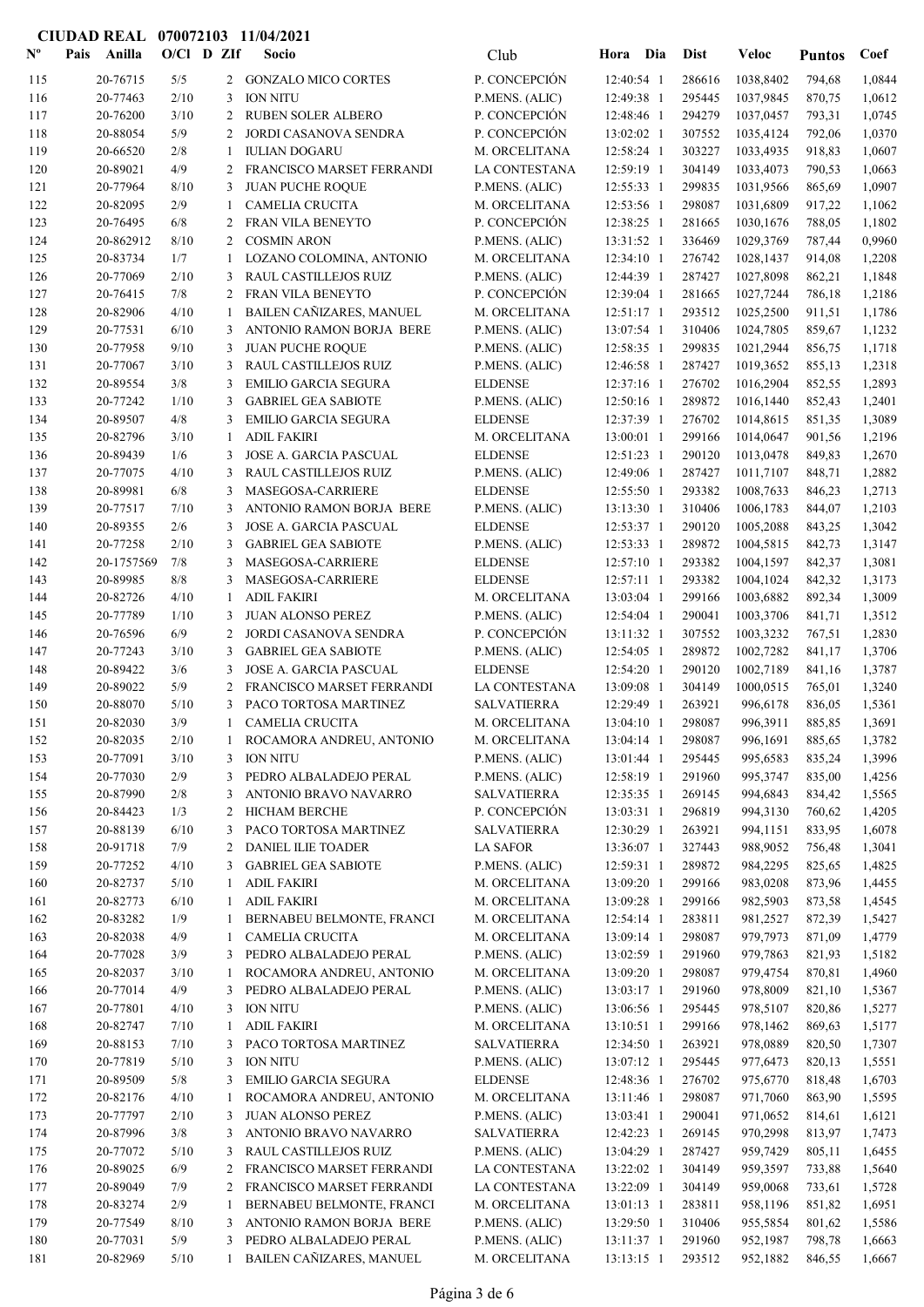#### Nº Pais Anilla O/Cl D ZIf Socio Club Hora Dia Dist Veloc Pais Anilla Socio O/Cl D ZIf Coef Club Dist Puntos 182 BERNABEU BELMONTE, FRANCI 20-83312 13:03:04 1 283811 3/9 1 1,7332 M. ORCELITANA 952,1729 846,54 183 **20-77535** 9/10 3 ANTONIO RAMON BORJA BERE P.MENS. (ALIC) 13:31:20 1 310406 951,1931 797,94 1,5934 184 20-77009 6/9 3 PEDRO ALBALADEJO PERAL P.MENS. (ALIC) 13:12:40 1 291960 948,9491 796,06 1,7033 185 20-82114 5/10 1 ROCAMORA ANDREU, ANTONIO M. ORCELITANA 13:19:09 1 298087 948,8684 843,60 1,6774 186 20-89520 6/8 3 EMILIO GARCIA SEGURA ELDENSE 12:56:38 1 276702 948,8010 795,93 1,8168 187 20-82434 3/8 1 IULIAN DOGARU M. ORCELITANA 13:25:39 1 303227 945,6635 840,75 1,6668 188 20-89530 7/8 3 EMILIO GARCIA SEGURA ELDENSE 12:58:22 1 276702 943,1951 791,23 1,8363 189 20-77809 6/10 3 ION NITU P.MENS. (ALIC) 13:18:58 1 295445 941,0075 789,39 1,7290 190 PACO TORTOSA MARTINEZ 20-88065 12:45:47 1 263921 8/10 3 1,9457 SALVATIERRA 939,9454 788,50 191 GABRIEL GEA SABIOTE 20-77246 13:13:32 1 289872 5/10 3 1,7808 P.MENS. (ALIC) 939,5160 788,14 192 20-83290 4/9 1 BERNABEU BELMONTE, FRANCI M ORCELITANA 13:07:55 1 283811 936-9276 832-98 1.8284 193 PACO TORTOSA MARTINEZ 20-88073 12:46:56 1 263921 9/10 3 1,9764 SALVATIERRA 936,1114 785,29 194 20-82442 4/8 1 IULIAN DOGARU M. ORCELITANA 13:29:00 1 303227 935,8858 832,05 1,7291 195 20-82468 5/8 1 IULIAN DOGARU M. ORCELITANA 13:29:15 1 303227 935,1642 831,41 1,7381 196 TÁNDEM TORTOSA-DIOP 20-88078 12:47:34 1 263857 6/10 3 2,0076 SALVATIERRA 933,7867 783,34 197 20-82119 5/9 1 CAMELIA CRUCITA 13:04:39 1 298087 932,5418 829,08 1,7862 198 20-83303 5/9 1 BERNABEU BELMONTE, FRANCI M. ORCELITANA 13:09:22 1 283811 932.4641 829.01 1,8855 199 20-77077 6/10 3 RAUL CASTILLEJOS RUIZ P.MENS. (ALIC) 13:14:31 1 287427 928,6317 779,01 1,8712 200 20-77783 3/10 3 JUAN ALONSO PEREZ P.MENS. (ALIC) 13:18:42 1 290041 924,5808 775,61 1,8637 201 **20-77061** 7/9 3 PEDRO ALBALADEJO PERAL P.MENS. (ALIC) 13:21:50 1 291960 921.4940 773.02 1.8607 202 20-82888 6/10 1 BAILEN CAÑIZARES, MANUEL M. ORCELITANA 13:23:32 1 293512 921.4483 819.22 1.8600 203 20-83611 1/7 1 JONH MOSS M. ORCELITANA 13:21:07 1 290046 917,5283 815,73 1,8916 204 20-83272 6/9 1 BERNABEU BELMONTE, FRANCI M. ORCELITANA 13:14:25 1 283811 917.2454 815.48 1.9427 205 20-77808 7/10 3 ION NITU P.MENS. (ALIC) 13:28:56 1 295445 912,0549 765,11 1,8753 206 20-83418 1/5 1 GARCIA ALBERO, FRANCISCO M. ORCELITANA 13:11:34 1 279237 910,8525 809,80 1,9939 207 20-82915 7/10 1 BAILEN CAÑIZARES, MANUEL M. ORCELITANA 13:27:17 1 293512 910,7266 809,69 1,9061 208 20-89424 4/6 3 JOSE A. GARCIA PASCUAL ELDENSE 13:24:16 1 290120 908,7075 762.30 1.9377 209 20-83707 2/7 1 LOZANO COLOMINA, ANTONIO M. ORCELITANA 13:09:42 1 276742 908,2442 807,48 2,0411 210 20-82043 6/9 1 CAMELIA CRUCITA M. ORCELITANA 13:35:11 1 298087 902,7924 802,63 1,9040 211 20-82128 6/10 1 ROCAMORA ANDREU, ANTONIO M. ORCELITANA 13:35:12 1 298087 902,7468 802,59 1,9131 212 20-77073 7/10 3 RAUL CASTILLEJOS RUIZ P.MENS. (ALIC) 13:25:43 1 287427 896.2023 751.81 1.9935 213 20-91211 7/8 2 ANDRÉS MORAGUES APARISI LA SAFOR 14:07:19 1 324473 895,5509 685,07 1,7742 214 20-82703 8/10 1 ADIL FAKIRI M. ORCELITANA 13:39:47 1 299166 893,6108 794,47 1,9333 215 20-87962 4/8 3 ANTONIO BRAVO NAVARRO SALVATIERRA 13:07:51 1 269145 888,7073 745,52 2,1590 216 20-83304 7/9 1 BERNABEU BELMONTE, FRANCI M. ORCELITANA 13:26:25 1 283811 883,0003 785,04 2,0569 217 20-83414 2/5 1 GARCIA ALBERO, FRANCISCO M. ORCELITANA 13:21:59 1 279237 880,9201 783,19 2,1003 218 20-82022 7/10 1 ROCAMORA ANDREU, ANTONIO M. ORCELITANA 13:43:40 1 298087 880,1781 782,53 1,9766 219 20-92703 4/10 3 JUAN ALONSO PEREZ P.MENS. (ALIC) 13:35:33 1 290041 877,4497 736.08 2,0407 220 20-89384 2/5 3 JOSE Mª MIRETE ELDENSE 13:51:37 1 303797 876,4639 735,25 1,9572 221 20-82560 9/10 1 ADIL FAKIRI M. ORCELITANA 13:46:47 1 299166 875,3089 778,20 1,9965 222 20-88105 7/10 3 TÁNDEM TORTOSA-DIOP SALVATIERRA 13:06:43 1 263857 874,5191 733,62 2,2740 223 223 20-77083 8/10 3 RAUL CASTILLEJOS RUIZ P.MENS. (ALIC) 13:33:50 1 287427 874.0811 733.25 2.0969 224 20-77002 8/9 3 PEDRO ALBALADEJO PERAL P.MENS. (ALIC) 13:39:26 1 291960 872.9991 732.34 2.0736 225 20-77798 5/10 3 JUAN ALONSO PEREZ P.MENS. (ALIC) 13:39:14 1 290041 867,7800 727,96 2,0966 226 20-88068 8/10 3 TÁNDEM TORTOSA-DIOP SALVATIERRA 13:10:25 1 263857 863,9247 724,73 2,3149 227 20-77955 10/10 3 JUAN PUCHE ROQUE 20-80. P.MENS. (ALIC) 13:53:08 1 299835 861,2648 722,50 2,0462 228 20-77259 6/10 3 GABRIEL GEA SABIOTE P.MENS. (ALIC) 13:42:26 1 289872 859,0497 720,64 2,1258 229 20-77032 9/9 3 PEDRO ALBALADEJO PERAL P.MENS. (ALIC) 13:46:46 1 291960 854,2670 716,63 2,1199 230 20-88118 10/10 3 PACO TORTOSA MARTINEZ SALVATIERRA 13:14:05 1 263921 853,8830 716,31 2,3553 231 20-82783 10/10 1 ADIL FAKIRI 1 M. ORCELITANA 13:56:31 1 299166 851,0720 756,65 2,0869 232 232 20-83301 8/9 1 BERNABEU BELMONTE, FRANCI M. ORCELITANA 13:39:28 1 283811 848,5479 754.41 2.2093 233 233 20-87997 5/8 3 ANTONIO BRAVO NAVARRO SALVATIERRA 13:22:17 1 269145 848,2797 711,61 2,3397 234 20-91747 8/9 2 DANIEL ILIE TOADER LA SAFOR 14:31:35 1 327443 847,0179 647,94 1,9314 235 20-77793 6/10 3 JUAN ALONSO PEREZ P.MENS. (ALIC) 13:47:49 1 290041 846,0528 709,74 2,1898 236 20-77065 9/10 3 RAUL CASTILLEJOS RUIZ P.MENS. (ALIC) 13:44:47 1 287427 845,9126 709,62 2,2191 237 20-83737 3/7 1 LOZANO COLOMINA, ANTONIO M. ORCELITANA 13:34:08 1 276742 840,8203 747,54 2,3146 238 238 20-83408 3/5 1 GARCIA ALBERO, FRANCISCO M. ORCELITANA 13:39:31 1 279237 834,7476 742,14 2,3036 239 20-76433 4/10 2 RUBEN SOLER ALBERO P. CONCEPCIÓN 13:58:43 1 294279 831,9625 636.43 2,1950 240 20-76295 5/10 2 RUBEN SOLER ALBERO P. CONCEPCIÓN 13:59:06 1 294279 831.0618 635.74 2.2042 241 20-83729 4/7 1 LOZANO COLOMINA, ANTONIO M. ORCELITANA 13:45:22 1 276742 813.0702 722.86 2.3536 242 20-77250 7/10 3 GABRIEL GEA SABIOTE 2. P.MENS. (ALIC) 14:02:22 1 289872 811,1333 680.44 2.2564 243 20-82868 8/10 1 BAILEN CAÑIZARES, MANUEL M. ORCELITANA 14:13:26 1 293512 796.6489 708.26 2.2376 244 20-76570 2/3 2 HICHAM BERCHE P. CONCEPCIÓN 14:18:40 1 296819 794,3417 607,65 2,2218 245 20-77541 10/10 3 ANTONIO RAMON BORJA BERE P.MENS. (ALIC) 14:36:27 1 310406 792,9646 665,20 2,1332 246 20-83674 2/7 1 JONH MOSS M. ORCELITANA 14:12:45 1 290046 788,7043 701,20 2,2923 247 20-76409 8/8 2 FRAN VILA BENEYTO P. CONCEPCIÓN 14:07:04 1 281665 777,9368 595,10 2,3701 248 20-82189 8/10 1 ROCAMORA ANDREU, ANTONIO M. ORCELITANA 14:29:19 1 298087 775,6286 689,58 2,2486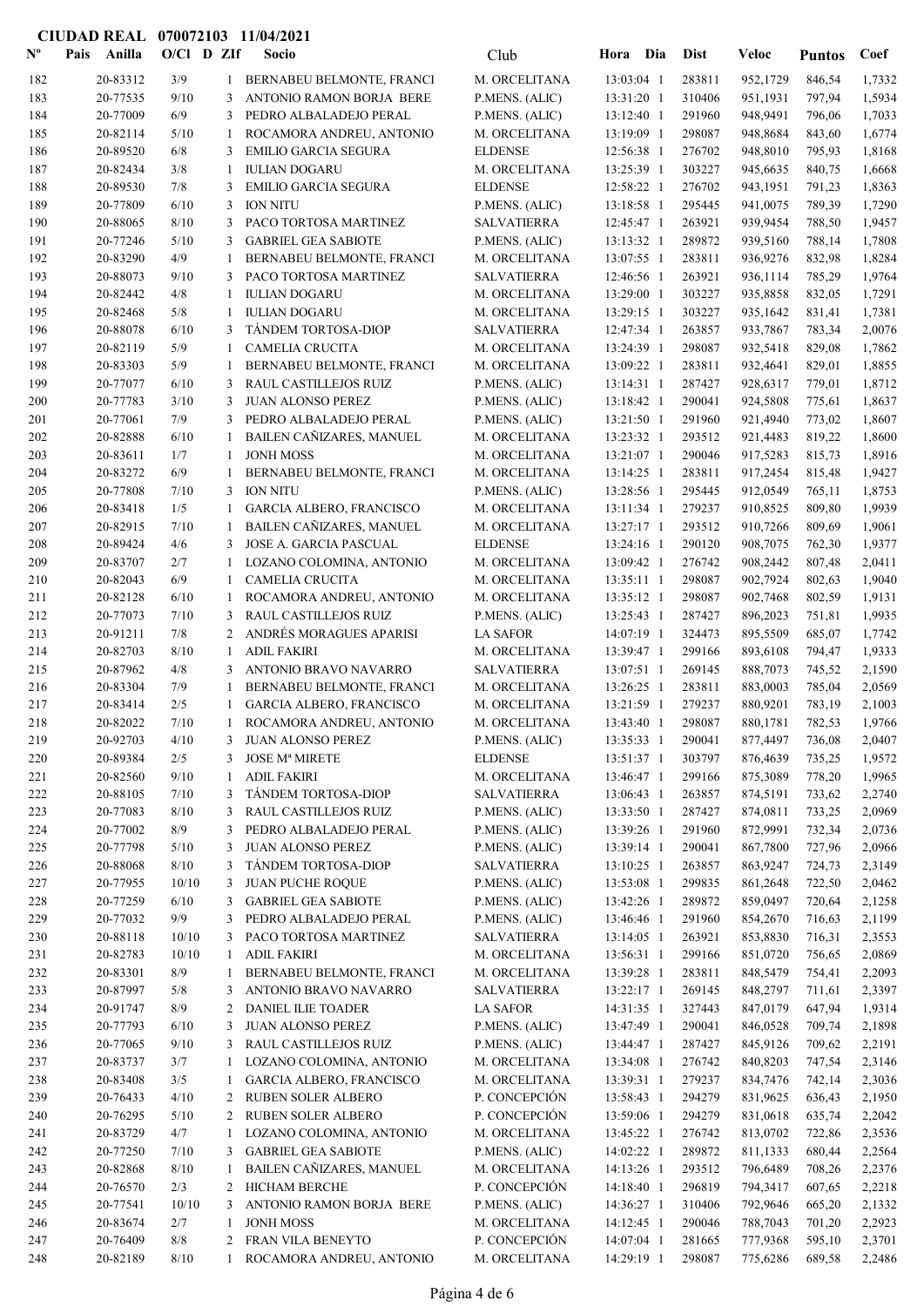| $N^{\circ}$ | Pais<br>Anilla       | O/Cl D ZIf   |  |                | Socio                                                   | Club                                | Hora Dia                 | <b>Dist</b>      | <b>Veloc</b>         | <b>Puntos</b>    | Coef             |
|-------------|----------------------|--------------|--|----------------|---------------------------------------------------------|-------------------------------------|--------------------------|------------------|----------------------|------------------|------------------|
| 249         | 20-76059             | 9/9          |  | $\mathbf{2}$   | <b>IOAN MARCEL DUMITRAS</b>                             | P. CONCEPCIÓN                       | 14:17:12 1               | 288615           | 775,4299             | 593,18           | 2,3317           |
| 250         | 20-89016             | 8/9          |  | 2              | FRANCISCO MARSET FERRANDI                               | <b>LA CONTESTANA</b>                | 14:47:48 1               | 304149           | 755,0869             | 577,62           | 2,2215           |
| 251         | 20-82158             | 7/9          |  | 1              | <b>CAMELIA CRUCITA</b>                                  | M. ORCELITANA                       | 14:41:27 1               | 298087           | 751,8905             | 668,47           | 2,2758           |
| 252         | 20-91818             | 9/9          |  | 2              | DANIEL ILIE TOADER                                      | <b>LA SAFOR</b>                     | 15:26:46 1               | 327443           | 741,2126             | 567,00           | 2,0800           |
| 253         | 20-77245             | 8/10         |  | 3              | <b>GABRIEL GEA SABIOTE</b>                              | P.MENS. (ALIC)                      | 14:40:09 1               | 289872           | 733,5746             | 615,38           | 2,3589           |
| 254         | 20-82096             | 8/9          |  | 1              | <b>CAMELIA CRUCITA</b>                                  | M. ORCELITANA                       | 14:53:34 1               | 298087           | 729,5921             | 648,65           | 2,3030           |
| 255         | 20-82026             | 9/9          |  | 1              | <b>CAMELIA CRUCITA</b>                                  | M. ORCELITANA                       | 14:55:50 1               | 298087           | 725,5667             | 645,07           | 2,3120           |
| 256         | 20-87967             | 6/8          |  | 3              | ANTONIO BRAVO NAVARRO<br><b>GABRIEL GEA SABIOTE</b>     | <b>SALVATIERRA</b>                  | 14:19:19 1               | 269145           | 719,0302             | 603,18           | 2,5707           |
| 257<br>258  | 20-77260<br>20-92724 | 9/10<br>7/10 |  | 3<br>3         | <b>JUAN ALONSO PEREZ</b>                                | P.MENS. (ALIC)<br>P.MENS. (ALIC)    | 14:55:45 1<br>15:03:06 1 | 289872<br>290041 | 705,7139<br>693,7120 | 592,01<br>581,94 | 2,3962<br>2,4041 |
| 259         | 20-82040             | 9/10         |  | 1              | ROCAMORA ANDREU, ANTONIO                                | M. ORCELITANA                       | 15:20:05 1               | 298087           | 685,1262             | 609,11           | 2,3483           |
| 260         | 20-83672             | 3/7          |  | 1              | <b>JONH MOSS</b>                                        | M. ORCELITANA                       | 15:09:04 1               | 290046           | 683,9632             | 608,08           | 2,4227           |
| 261         | 20-82931             | 9/10         |  | $\mathbf{1}$   | BAILEN CAÑIZARES, MANUEL                                | M. ORCELITANA                       | 15:16:38 1               | 293512           | 680,0031             | 604,56           | 2,4033           |
| 262         | 20-76653             | 8/10         |  | 2              | ALEJANDRO SANTAMARIA RIBE                               | P. CONCEPCIÓN                       | 15:22:12 1               | 296851           | 678,9822             | 519,40           | 2,3854           |
| 263         | 20-76664             | 9/10         |  | 2              | ALEJANDRO SANTAMARIA RIBE                               | P. CONCEPCIÓN                       | 15:24:39 1               | 296851           | 675,1985             | 516,51           | 2,3945           |
| 264         | 20-83610             | 4/7          |  | 1              | <b>JONH MOSS</b>                                        | M. ORCELITANA                       | 15:26:39 1               | 290046           | 656,7327             | 583,87           | 2,4600           |
| 265         | 20-82573             | 1/5          |  | 1              | ROCAMORA VALERO, ISIDRO                                 | M. ORCELITANA                       | 15:34:20 1               | 294755           | 655,9829             | 583,20           | 2,4299           |
| 266         | 20-89506             | 8/8          |  | 3              | <b>EMILIO GARCIA SEGURA</b>                             | <b>ELDENSE</b>                      | 15:17:03 1               | 276702           | 640,4398             | 537,25           | 2,5982           |
| 267         | 20-77977             | 3/5          |  | 3              | <b>JOSE Mª MIRETE</b>                                   | <b>ELDENSE</b>                      | 15:59:47 1               | 303797           | 639,8645             | 536,77           | 2,3753           |
| 268         | 20-82574             | 2/5          |  | 1              | ROCAMORA VALERO, ISIDRO                                 | M. ORCELITANA                       | 15:56:01 1               | 294755           | 625,7847             | 556,36           | 2,4574           |
| 269         | 20-83513             | 1/7          |  | 1              | <b>FILOMENO MURCIA</b>                                  | M. ORCELITANA                       | 15:46:18 1               | 283219           | 613,9584             | 545,84           | 2,5670           |
| 270         | 20-82510             | 3/5          |  | 1              | ROCAMORA VALERO, ISIDRO                                 | M. ORCELITANA                       | 16:08:15 1               | 294755           | 609,9431             | 542,27           | 2,4757           |
| 271         | 20-83723             | 5/7          |  | 1              | LOZANO COLOMINA, ANTONIO                                | M. ORCELITANA                       | 15:46:45 1               | 276742           | 599,3330             | 532,84           | 2,6466           |
| 272<br>273  | 20-77479<br>20-76588 | 9/10<br>7/9  |  | 2<br>2         | <b>COSMIN ARON</b><br>JORDI CASANOVA SENDRA             | P.MENS. (ALIC)<br>P. CONCEPCIÓN     | 17:30:51 1<br>16:54:47 1 | 336469<br>307552 | 594,6258<br>580,5241 | 454,87<br>444,08 | 2,1849<br>2,3991 |
| 274         | 20-83556             | 2/7          |  | 1              | FILOMENO MURCIA                                         | M. ORCELITANA                       | $16:18:02$ 1             | 283219           | 574,4419             | 510,71           | 2,6147           |
| 275         | 20-77093             | 8/10         |  | 3              | <b>ION NITU</b>                                         | P.MENS. (ALIC)                      | 16:42:38 1               | 295445           | 570,7612             | 478,80           | 2,5157           |
| 276         | 20-76192             | 6/10         |  | 2              | RUBEN SOLER ALBERO                                      | P. CONCEPCIÓN                       | 16:45:27 1               | 294279           | 565,4318             | 432,54           | 2,5348           |
| 277         | 20-89349             | 5/6          |  | 3              | JOSE A. GARCIA PASCUAL                                  | <b>ELDENSE</b>                      | 16:42:08 1               | 290120           | 561,0159             | 470,62           | 2,5805           |
| 278         | 20-76586             | 8/9          |  | 2              | JORDI CASANOVA SENDRA                                   | P. CONCEPCIÓN                       | 17:14:10 1               | 307552           | 560,0340             | 428,41           | 2,4430           |
| 279         | 20-89395             | 4/5          |  | 3              | <b>JOSE Mª MIRETE</b>                                   | <b>ELDENSE</b>                      | 17:07:37 1               | 303797           | 559,8741             | 469,67           | 2,4821           |
| 280         | 20-76366             | 9/9          |  | 2              | <b>JOSE L. CANALES SANCHEZ</b>                          | P. CONCEPCIÓN                       | 16:55:32 1               | 296397           | 558,6774             | 427,37           | 2,5532           |
| 281         | 20-76638             | 10/10        |  | 2              | ALEJANDRO SANTAMARIA RIBE                               | P. CONCEPCIÓN                       | 16:56:40 1               | 296851           | 558,3404             | 427,11           | 2,5584           |
| 282         | 20-77855             | 9/10         |  | 3              | <b>ION NITU</b>                                         | P.MENS. (ALIC)                      | 16:57:53 1               | 295445           | 554,4272             | 465,10           | 2,5797           |
| 283         | 20-76185             | 7/10         |  | 2              | RUBEN SOLER ALBERO                                      | P. CONCEPCIÓN                       | 16:56:36 1               | 294279           | 553,5722             | 423,46           | 2,5991           |
| 284         | 20-89375             | 8/10         |  | 3              | JUAN ALONSO PEREZ                                       | P.MENS. (ALIC)                      | 16:53:10 1               | 290041           | 549,1467             | 460,67           | 2,6464           |
| 285         | 20-89027             | 9/9          |  | $\overline{2}$ | FRANCISCO MARSET FERRANDI                               | LA CONTESTANA                       | 17:20:13 1               | 304149           | 547,8024             | 419,05           | 2,5325           |
| 286         | 20-87975             | $7/8$        |  | $\mathbf{3}$   | ANTONIO BRAVO NAVARRO                                   | <b>SALVATIERRA</b><br>M. ORCELITANA | 16:27:34 1               | 269145<br>290046 | 535,5409 449,25      | 471,12           | 2,8720           |
| 287<br>288  | 20-83642<br>20-77070 | 5/7<br>10/10 |  | 1<br>3         | <b>JONH MOSS</b><br>RAUL CASTILLEJOS RUIZ               | P.MENS. (ALIC)                      | 17:12:21 1<br>17:17:21 1 | 287427           | 529,9096<br>520,3711 | 436,53           | 2,6743<br>2,7081 |
| 289         | 20-77499             | 10/10        |  | 2              | <b>COSMIN ARON</b>                                      | P.MENS. (ALIC)                      | 18:52:37 1               | 336469           | 519,5496             | 397,44           | 2,3214           |
| 290         | 20-83655             | 6/7          |  | 1              | <b>JONH MOSS</b>                                        | M. ORCELITANA                       | 17:26:03 1               | 290046           | 516,9700             | 459,61           | 2,7023           |
| 291         | 20-77255             | 10/10        |  | 3              | <b>GABRIEL GEA SABIOTE</b>                              | P.MENS. (ALIC)                      | 17:37:34 1               | 289872           | 506,2677             | 424,70           | 2,7132           |
| 292         | 20-76585             | 9/9          |  | 2              | JORDI CASANOVA SENDRA                                   | P. CONCEPCIÓN                       | 18:24:21 1               | 307552           | 496,5722             | 379,86           | 2,5660           |
| 293         | 20-83652             | 7/7          |  | 1              | <b>JONH MOSS</b>                                        | M. ORCELITANA                       | 17:51:52 1               | 290046           | 494,2281             | 439,39           | 2,7302           |
| 294         | 20-83557             | 3/7          |  | 1              | <b>FILOMENO MURCIA</b>                                  | M. ORCELITANA                       | 17:41:14 1               | 283219           | 491,5005             | 436,97           | 2,8056           |
| 295         | 20-76282             | 8/10         |  | 2              | <b>RUBEN SOLER ALBERO</b>                               | P. CONCEPCIÓN                       | 18:31:13 1               | 294279           | 469,9316             | 359,48           | 2,7093           |
| 296         | 20-89397             | 5/5          |  | 3              | <b>JOSE Mª MIRETE</b>                                   | <b>ELDENSE</b>                      | 18:59:01 1               | 303797           | 464,5096             | 389,67           | 2,6333           |
| 297         | 20-77814             | 10/10        |  | 3              | <b>ION NITU</b>                                         | P.MENS. (ALIC)                      | 18:46:42 1               | 295445           | 460,4098             | 386,23           | 2,7169           |
| 298         | 20-76500             | 3/3          |  | 2              | <b>HICHAM BERCHE</b>                                    | P. CONCEPCIÓN                       | 18:53:46 1               | 296819           | 457,5127             | 349,98           | 2,7135           |
| 299         | 20-76547             | 9/10         |  | 3              | TÁNDEM TORTOSA-DIOP                                     | <b>SALVATIERRA</b>                  | 17:43:28 1               | 263857           | 456,1317             | 382,64           | 3,0627           |
| 300         | 20-82414<br>20-83413 | 6/8<br>4/5   |  | 1              | <b>IULIAN DOGARU</b><br><b>GARCIA ALBERO, FRANCISCO</b> | M. ORCELITANA<br>M. ORCELITANA      | 19:35:14 1<br>18:46:48 1 | 303227<br>279237 | 439,3109             | 390,57<br>386,81 | 2,6739           |
| 301<br>302  | 20-83407             | 5/5          |  | 1<br>1         | GARCIA ALBERO, FRANCISCO                                | M. ORCELITANA                       | 18:48:22 1               | 279237           | 435,0841<br>434,0247 | 385,87           | 2,9133<br>2,9230 |
| 303         | 20-66488             | 10/10        |  | 1              | BAILEN CAÑIZARES, MANUEL                                | M. ORCELITANA                       | 19:35:10 1               | 293512           | 425,2770             | 378,09           | 2,7901           |
| 304         | 20-83502             | 4/7          |  | 1              | FILOMENO MURCIA                                         | M. ORCELITANA                       | 19:12:56 1               | 283219           | 424,0229             | 376,98           | 2,9010           |
| 305         | 20-82427             | 7/8          |  | 1              | <b>IULIAN DOGARU</b>                                    | M. ORCELITANA                       | 20:09:08 1               | 303227           | 418,7447             | 372,28           | 2,7185           |
| 306         | 20-81085             | 4/5          |  | 2              | JESUS PEREZ HERNANDEZ                                   | LA CONTESTANA                       | 20:16:24 1               | 305455           | 417,6306             | 319,47           | 2,7075           |
| 307         | 20-83514             | 5/7          |  | 1              | <b>FILOMENO MURCIA</b>                                  | M. ORCELITANA                       | 19:25:40 1               | 283219           | 416,0906             | 369,93           | 2,9296           |
| 308         | 20-88015             | 8/8          |  | 3              | ANTONIO BRAVO NAVARRO                                   | <b>SALVATIERRA</b>                  | 19:06:10 1               | 269145           | 407,0759             | 341,49           | 3,0929           |
| 309         | 20-92704             | 9/10         |  | 3              | JUAN ALONSO PEREZ                                       | P.MENS. (ALIC)                      | 20:27:16 1               | 290041           | 390,7504             | 327,79           | 2,8794           |
| 310         | 20-88154             | 10/10        |  | 3              | TÁNDEM TORTOSA-DIOP                                     | <b>SALVATIERRA</b>                  | 20:26:46 1               | 263857           | 355,7143             | 298,40           | 3,1753           |
| 311         | 20-82384             | 8/8          |  | 1              | <b>IULIAN DOGARU</b>                                    | M. ORCELITANA                       | 07:45:48 2               | 303227           | 343,0946             | 327,64           | 2,7720           |
| 312         | 20-91369             | $8/8$        |  | 2              | ANDRÉS MORAGUES APARISI                                 | <b>LA SAFOR</b>                     | 10:22:36 2               | 324473           | 311,8134             | 253,38           | 2,5988           |
| 313         | 20-83547             | 6/7          |  | 1              | <b>FILOMENO MURCIA</b>                                  | M. ORCELITANA                       | 08:12:41 2               | 283219           | 310,9961             | 296,34           | 2,9869           |
| 314         | 20-89430             | 6/6          |  | 3              | <b>JOSE A. GARCIA PASCUAL</b>                           | <b>ELDENSE</b>                      | 09:58:19 2               | 290120           | 285,4622             | 254,76           | 2,9252           |
| 315         | 20-82587             | 4/5          |  | 1              | ROCAMORA VALERO, ISIDRO                                 | M. ORCELITANA                       | 10:47:36 2               | 294755           | 276,6094             | 260,85           | 2,8883           |